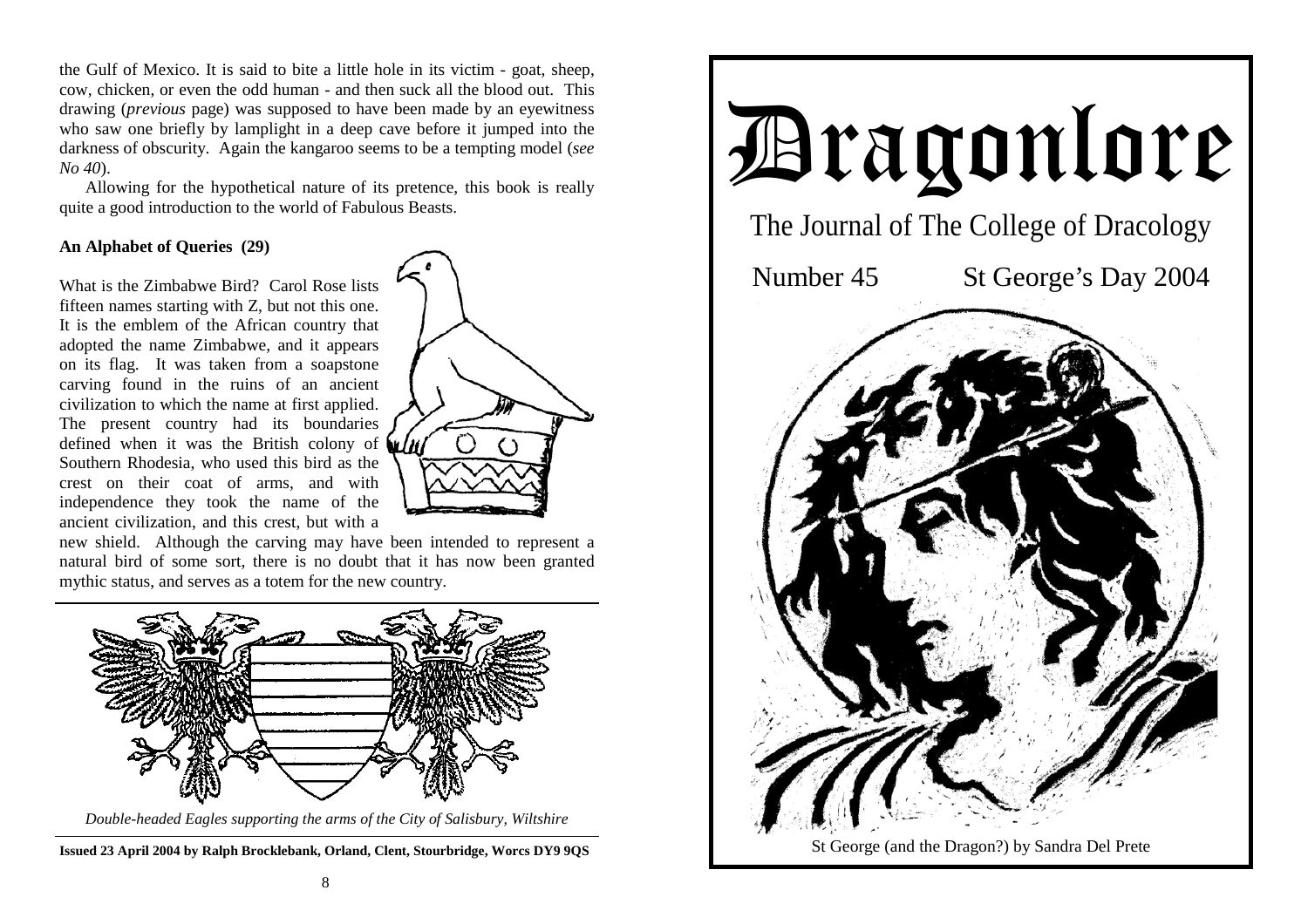

**The College of Dracology for the Study of Fabulous Beasts** 

The design on the cover is taken from a delicate painting by the Swiss artist Sandra Del Prete, one of the illustrations in **The Fantastic World of Optical Illusions**, by Al Seckel (Carlton, 2002), which has a total of 272 examples of deception, cunning, ambiguity, impossible figures and sheer cussedness,

including this odd eight-legged elephant (*on the right*). It raises the question of the reliability of the senses, and leads one to ask whether perhaps some of the reported sightings of monsters may have had their origin in optical illusions. Many of these effects are now not only well-known but also well understood, as research into the visual mechanisms of eye and brain have progressed, though



there are still some which remain surprising and are hard to explain. Mistaking a seal for a mermaid if you are expecting to see a mermaid, or seeing a school of porpoises in line ahead as a single long sea-serpent, are quite easy to understand compared with some of these puzzle pictures, as is the difficulty of judging the true size of an unfamiliar object up in the air, though transforming a rhinoceros into a unicorn was probably not so much a visual illusion as an imaginative reconstruction from an imperfect description. Artists working from hearsay will inevitably make use of forms that are known to them (either from observation or from seeing other pictures), perhaps fitting different parts of familiar animals together to approximate the hitherto unknown creature as described to them. This could account for many of the strange beasts shown in the bestiaries, but why serpents were given heads like dogs with ears is still a bit of a mystery, let alone their bird's wings and legs that transformed them into dragons.

 The picture of St George on the cover is not only a typical ambiguous figure, it is also an example of a potential infinite regression, as the head of the mounted figure is a miniature replica of the whole, and so could theoretically be repeated for ever, getting smaller and smaller, another clever puzzle.

headings as follows:- 6 Insects, molluscs and amphibia (such as Kraken and Salamander), 5 Reptiles (Dragons, Sea-serpents…), 6 Birds (Phoenix, Thunderbirds…), 7 Mammals (Pegasus, Unicorn…), 13 Hybrids (Basilisk, Manticore, Griffon…), 14 Manimals (Mermaids, Sphinx, Lamassu, Minotaur…) and 21 Hominids (Vampire, Yeti and so on, with Fairies, Ogres and the like). Fully illustrated throughout, with a few old favourites but much stunning new art-work, some of it in the style of field sketch-books but some elaborate set-piece paintings said to decorate the rooms at 100 Piccadilly, it takes the view that all these creatures once existed in fact, and that many of them still do so in faraway corners of the earth. Most of the information given will be familiar to dracologists, but occasionally they will be brought up short by an apparently dogmatic statement, for example, that Griffons undoubtedly still exist in the far north of Siberia, though Hippogryphs are now quite extinct, or the remark that any cryptozoologist will immediately spot the error in Uccello's picture of St George (*see No 32*): "The 'dragon' has only two legs and is therefore a wyvern."

 One of the less familiar fabulous mammals treated, in fact the only one not previously encountered, is the **Chupacabras** (which is Spanish for "goatsucker"), a 4-5ft high bloodsucking biped found in caves in countries around



2  $\sim$  7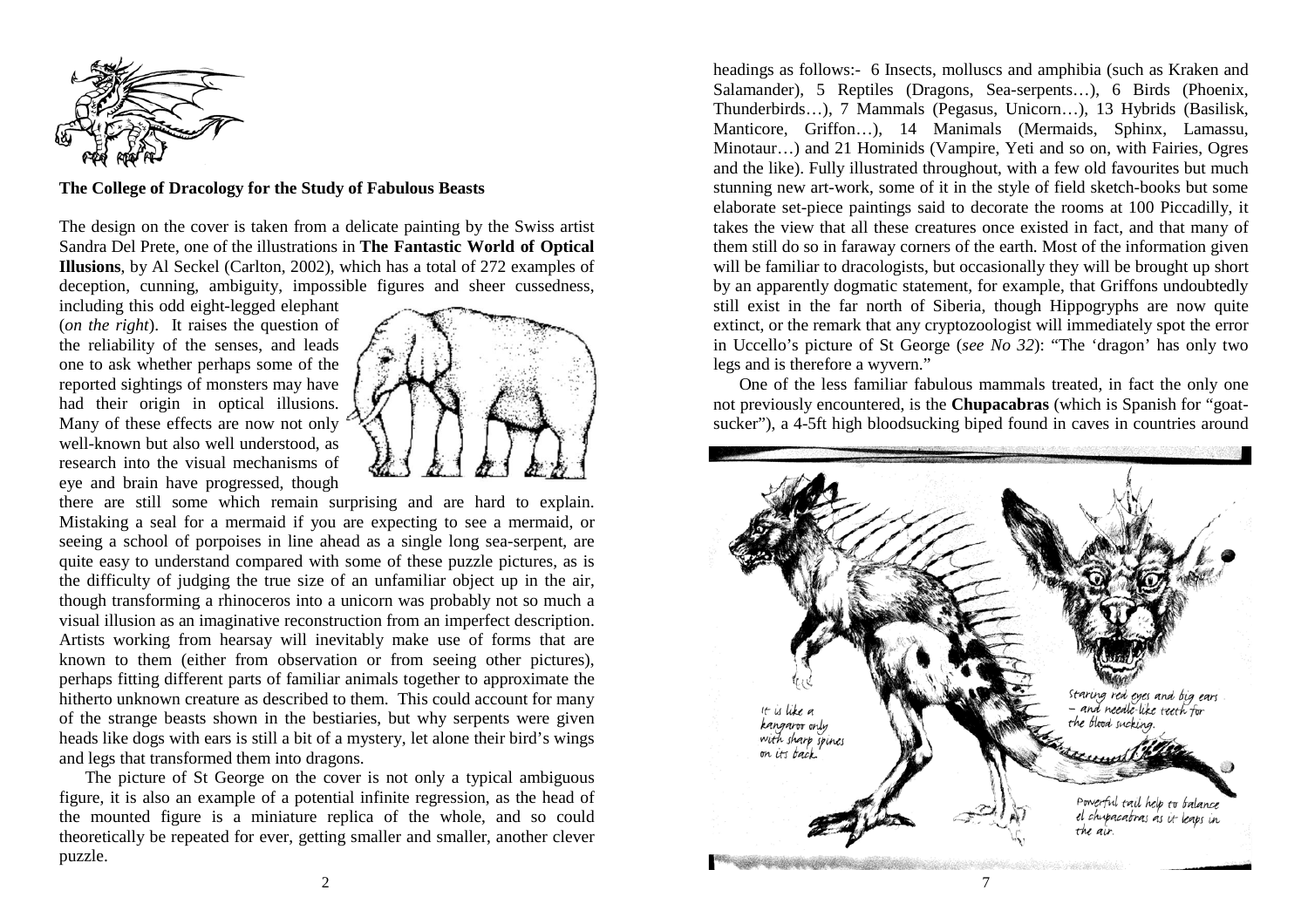#### **The Centaur's Dilemma**



Drusilla Armitage had a holiday in Greece, where she found this saucy postcard. If there are indeed still Centaurs about, the Greeks will have to tighten up their security arrangements before the Olympic equestrian events take place this summer. Of course, there are those who believe that the origin of the Centaur lay in distant observation by Greeks of the horsemen of the steppes, who used the forward seat and moved at one with their mounts, even at the gallop, whereas the Greeks typically sat well back on their ponies and jogged along at a gentle pace. The story of the adoption of the forward seat in modern equestrian events, that started with the Italian Army show-jumping team, and has completely transformed all kinds of horse-racing, hunting and cross-country competition, is an instructive example of the triumph of innovation, based on a close study of the horse's natural movements, over the inertia of tradition. In all these events, horses are now treated as partners, rather than as servants or "underdogs," and give much better performances as a result. So perhaps the Centaurs have won in the end.

#### BOOK REVIEW

**Fabulous Creatures and other Magical Beings,** written by Joel Levy and edited by David Gould (London, 2004), purports to be a file compiled by The Cryptozoological Society of London, said to be founded on  $1<sup>st</sup>$  April 1848 with an address in London at 100 Piccadilly (all a bit of a giveaway!). It gives information on 72 such creatures and beings, listed under seven

## **The fate of a feeble forerunner of St George:**



### **Fabulous Beasts at Chatham**

Derek Taylor has kindly sent details of the stained glass windows which form the Memorial of the Chatham Port Division, 1939-1945, in the Church of St George, Royal Naval Barracks, Chatham. The windows, which comprise thirteen vertical lights in all, were the work of Hugh Easton, who is probably better known for the Battle of Britain Memorial in Westminster Abbey. They embody, apart from a number of religious symbols, the badges of ninety-four of His Majesty's Ships, representative of the many manned from the Chatham Port Division lost by enemy action. Among the many emblems displayed

may be found two Dragons, a Sea-Lion, a Sphinx, a Firedrake (*see right*) and an heraldic Dolphin. Three of the windows have a special purpose: these represent activities in which Chatham ships and people played a notable part. The North Africa Memorial Window has a full-length St Michael slaying a silver Dragon, the Dunkirk Memorial Window has the figure of St George slaying a green Dragon, while the W.R.N.S. Memorial Window, devoted to all those Wrens who lost their lives in both the World Wars, has an energetic St Margaret of Antioch dealing forcibly with a red Dragon. Apart from their dracological interest, these windows are a splendid example of the craft, and well worth a visit.